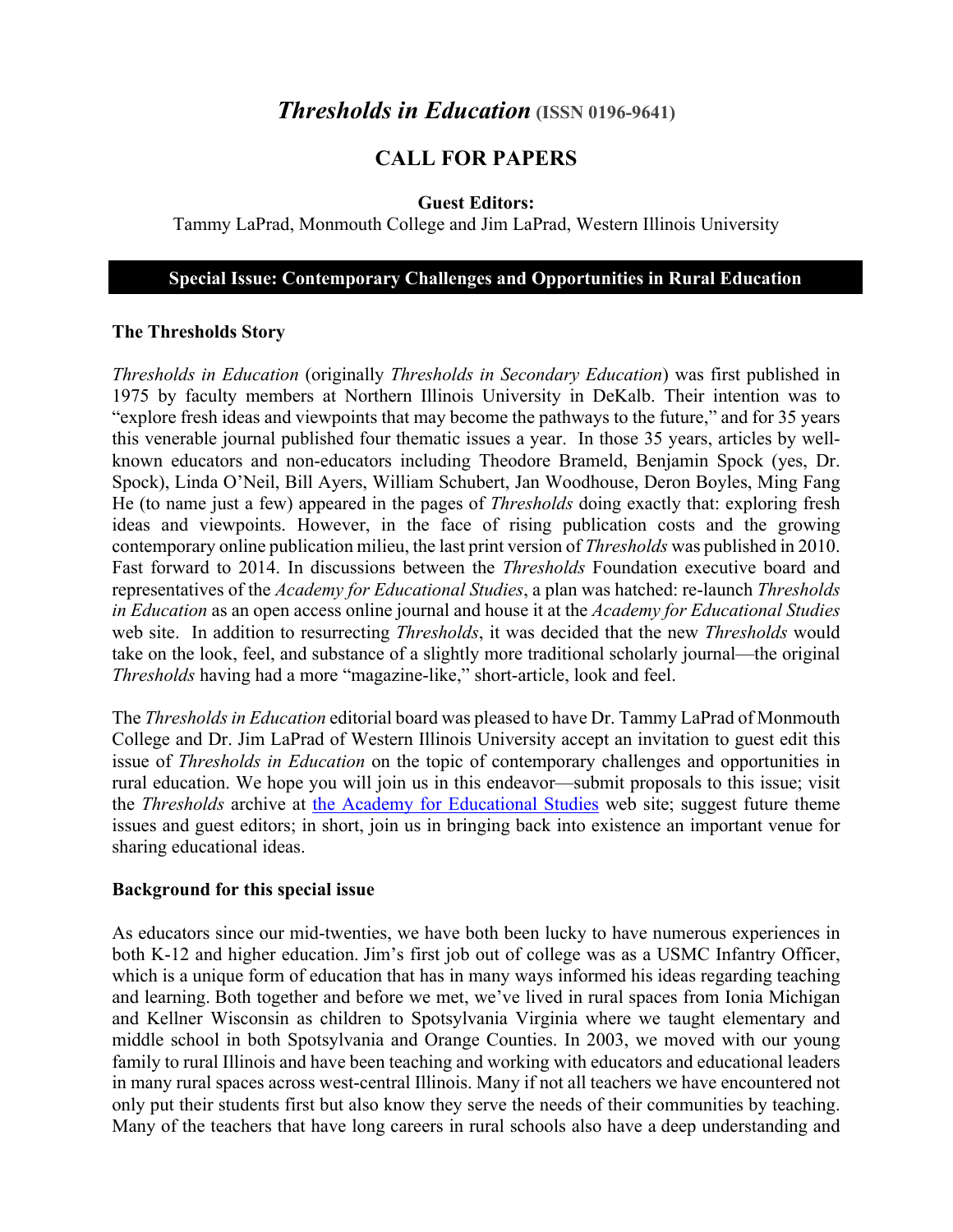love of their rural communities. These rural schools and communities, like so many others, are unique, diverse, and complex, and thus part of the web of our still young and fragile democracy.

As we were invited to construct this special edition call for *Thresholds in Education*, we have both been reading and reflecting on the essays in *Public Education: Defending a Cornerstone of American Democracy* edited by David Berliner and Carl Hermanns. Some of these essays helped shape the context of this call. Peter Greene, a life-long rural educator, echoes what many of us already believe, in his recent essay titled Our Schools and our Towns Belong to Each Other, that is

a promise of public education in the United States: that every single child will be given the chance to get as much help, as much training, as much knowledge as they can to help them build a life. They will be given time, resources, and expert support to figure out how to become more fully themselves, to understand what it means to be few fully human in the world. $<sup>1</sup>$ </sup>

He follows this by acknowledging that we have not always fulfilled this promise. Many of us recognize that there are competing interests and biases that hinder this promise, we also recognize the need for teachers and educational leaders to disrupt and correct the injustices that continue to affect rural public schools. We can easily assume that there is not a rural space that is exempt from teachers and education leaders in positions that while the goal is to serve all kids, also hold the tension between the political and ethical challenges within their own contexts.

Mike Rose in his essay, Reflections on the Public School and the Social Fabric, acknowledges that in the United States, while schooling is a foundational element of our society's structure there exists these tensions and challenges as

there is an urban – rural divide, involving economic, cultural, and geographic differences. Deeply embedded in this conflict is pride of place, and emotional attachment to landscape in people . . . there is an important reminder that even in the most easily definable regions, the bluest of blue states, the reddest of red, there is complexity–that here in the heart of coal country, there are the conflicting political opinions, not infrequently held within the same person. Local schools exist within this regional social and political ecology.<sup>2</sup>

Rose reminds that many individual struggles are also broader community struggles and we all share the opportunity and responsibility to examine individual conflict as well as the social implications. As an educator who has always taken on the opportunity to champion democratic practices Deborah Meier advises us on how we can address injustice, tension and issues in education.

She reminds us "schooling for democracy guides children to discover and develop their individual passions and strengths while also enhancing their sense of belonging and responsibility to a greater society,"3 this is no more true than in our rural schools and in our rural communities. Debbie concludes,

<sup>1</sup> Peter Greene, "Our Schools and our Towns Belong to Each Other" in *Public Education: Defending a Cornerstone of American Democracy, eds. David Berliner and Carl Hermanns (New York: Teachers College Press, 2022), 62.* <sup>2</sup> Mike Rose, "Reflections on the Public School and the Social Fabric" in *Public Education: Defending a* 

*Cornerstone of American Democracy,* eds. David Berliner and Carl Hermanns (New York: Teachers College Press, 2022), 53.

<sup>3</sup> Debrah Meier and Emily Gasoi, *These schools belong to you and me: Why we can't afford to abandon our public schools*. (Boston: Beacon Press, 2017), 169.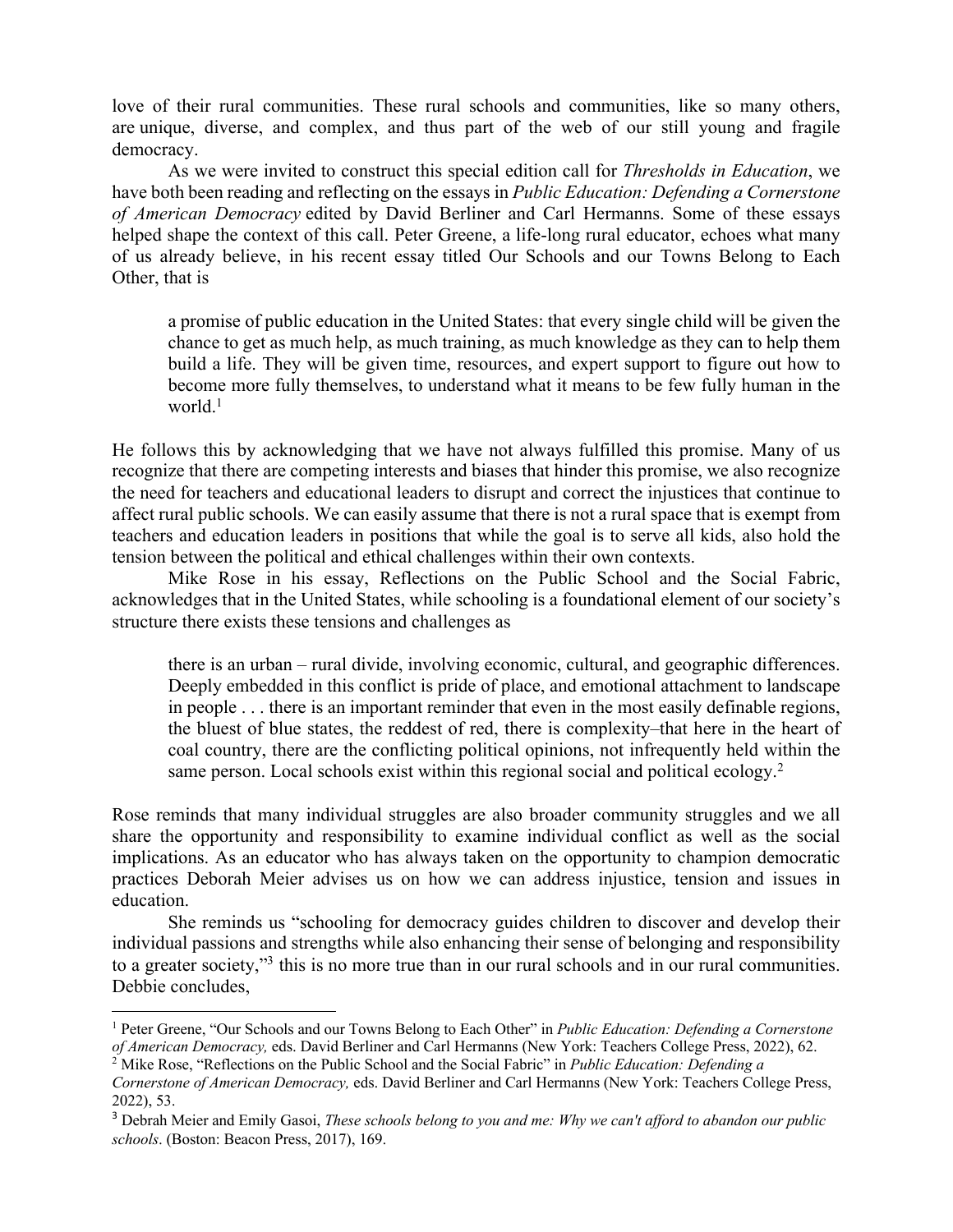despite all, I still stand with my words written over 20 years ago and the conclusion of the *Power of Their Ideas*: "no matter how bad things seem today or what bad news may come tomorrow, what makes me hopeful is our infinite capacity for inventing the future, imagining things otherwise."<sup>4</sup>

The reality, as Debbie states, is that there are and will continue to be issues and problems but that there is hope. Hope often sustains action when issues can collectively be named and addressed. What are they and how will rural schools and communities find the capacity for inventing or reinventing their future? Getting specific, Carol Lee points out that complexity of problems our communities, nation and planet face as per curriculum challenges and unruly school board meetings to the public health concerns of a global pandemic to the facets of climate change and in the ever-changing economic woes of rural spaces. She returns to schooling and education reminding us, "The question before us: what role can public education play in preparing young people, each new generation, to interrogate these persistent conundrums into engaging in civic reasons and civic discourse, informed by the commitment to democratic values."5

Thinking about these values and the rural spaces we have lived and taught in from West-Central Illinois, to Spotsylvania and Orange Virginia, or our childhood memories of Ionia, Michigan and Kellner Township, Wisconsin, these spaces are all different, yet an element that is in common is that they all have schools that can be 'home places' for the students and for their communities. These places all have stories that need to be shared and learned from because they are the fabric of our society and when we lose even one story or community, there is a tear that if left unmended leaves a gap and subsequently a less than whole community. We are honored to help share the stories and this special edition of *Thresholds in Education.*

#### **Overview**

This special issue seeks to elaborate on the theme: contemporary challenges and opportunities in rural education. Authors are free to engage the theme discretely or simultaneously.

Why do contemporary challenges and opportunities in rural education matter? There is a long history of considering rural spaces as lacking. Rural spaces are unique unto themselves and thus can support the changes and innovations that are necessary for their sustainability. When rural places are resourced and supported, they can find ways to flex and adapt to all kinds of hardship by using assets to foster innovation and create positive narratives of community viability and sustainability. What are the issues that rural communities face both historically and currently? What are the narratives that have supported their growth and those that must be countered to shed new light on what it means to be from and a part of a rural place? What are the pedagogical approaches introduced and studied that build on rural and small community assets and successes? What efforts, on local, state and national levels are being leveraged to engage rural communities and improve rural schools?

#### **Possible areas of investigation/analysis for manuscripts include the following:**

*Challenges:*

Teacher turnover, retention, shortage, isolation

<sup>4</sup> Meier and Gasoi, 167.

<sup>&</sup>lt;sup>5</sup> Carol D. Lee, "The Role of Public Schools in the preparation of Young People to Engage in Civic Reasoning and Discourse" in *Public Education: Defending a Cornerstone of American Democracy,* eds. David Berliner and Carl Hermanns (New York: Teachers College Press, 2022), 167.